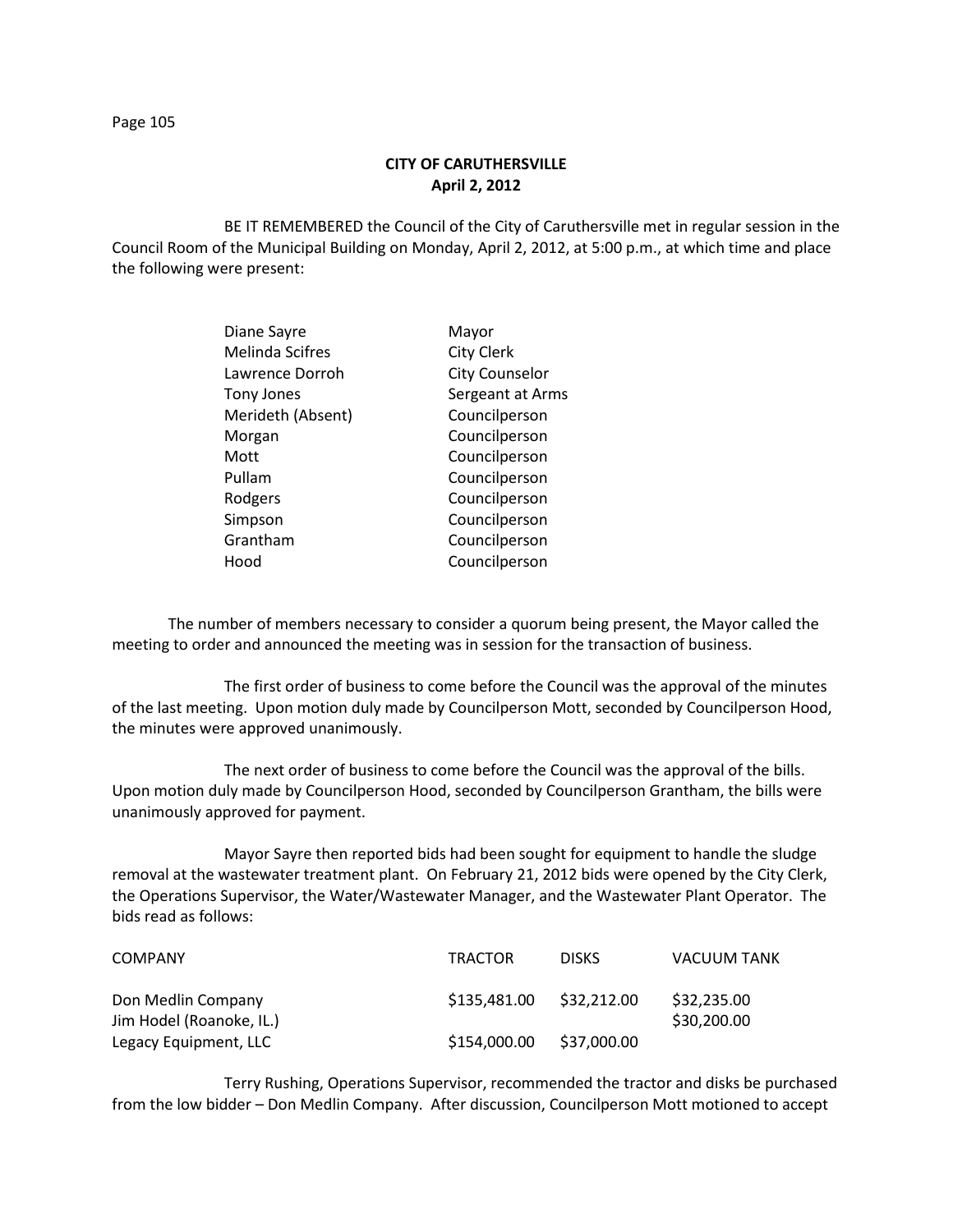the bid from Don Medlin Company for the tractor and disks, with Councilperson Pullam seconding, and roll call was asked for, which resulted in the following vote:

| Morgan | Yes  | Rodgers  | Yes |
|--------|------|----------|-----|
| Mott   | Yes  | Simpson  | Yes |
| Pullam | Yes  | Grantham | Yes |
|        | Hood | Yes      |     |

Mr. Rushing reported the delivery date would be sixty to ninety days.

The next item of business was the vacuum tank. Mr. Rushing stated if the vacuum tank is accepted from the company in Illinois, the cost for repairs would be higher since they would have to travel. If the vacuum tank is purchased from a local dealer there would be no travel cost, and maintenance cost would be less expensive. The difference in the two bids is \$2,035. However, the high bid is a local company, and readily available for maintenance. After discussion, Councilperson Grantham motioned to accept the higher bid from Medlin's due to the maintenance and travel time for the other company. Councilperson Simpson seconded the motion, and roll call was asked for, which resulted in the following vote:

| Morgan | Yes  | Rodgers  | Yes |
|--------|------|----------|-----|
| Mott   | Yes  | Simpson  | Yes |
| Pullam | Yes  | Grantham | Yes |
|        | Hood | Yes      |     |

Terry Rushing reported the delivery time would be 60 days.

Mayor Sayre stated this is a good example that the water and sewer rates have for the first time in history been able to pay for this equipment from the Water and Sewer Fund. This is approximately \$172,000 that will not have to have a lease because the funds are available for the equipment. The Council has done a good job in raising the rates and watching the funds.

Councilperson Morgan reported the police department has spent all but \$2.48 of the Asset Forfeiture Funds for the surveillance equipment the Council had allowed \$7,200.00. Mayor Sayre stated she is pleased the department listed all the items that were expended for the equipment. However, the three charges to the Visa should be explained as to what equipment was purchased.

Councilperson Morgan then reported the fire department had two calls from March 21 through April 2. The new truck placed into service on March 30. The Pipeline Association will have training on April 17. A storm spotter class will be held on April 24 at the Public Library.

Councilperson Rodgers advised the job done at  $18<sup>th</sup>$  and Lincoln is greatly appreciated by the community, and she asked Mr. Rushing to tell how many loads were taken from the property. Mr. Rushing stated there were 17 loads of construction debris taken to the landfill in Dyersburg, several loads of limbs taken to the vegetation pile behind the humane shelter, and two or three loads of tires to the site where we are stacking tires for pick up. The City hauled more debris from that particular lot than what is hauled from a demolition site.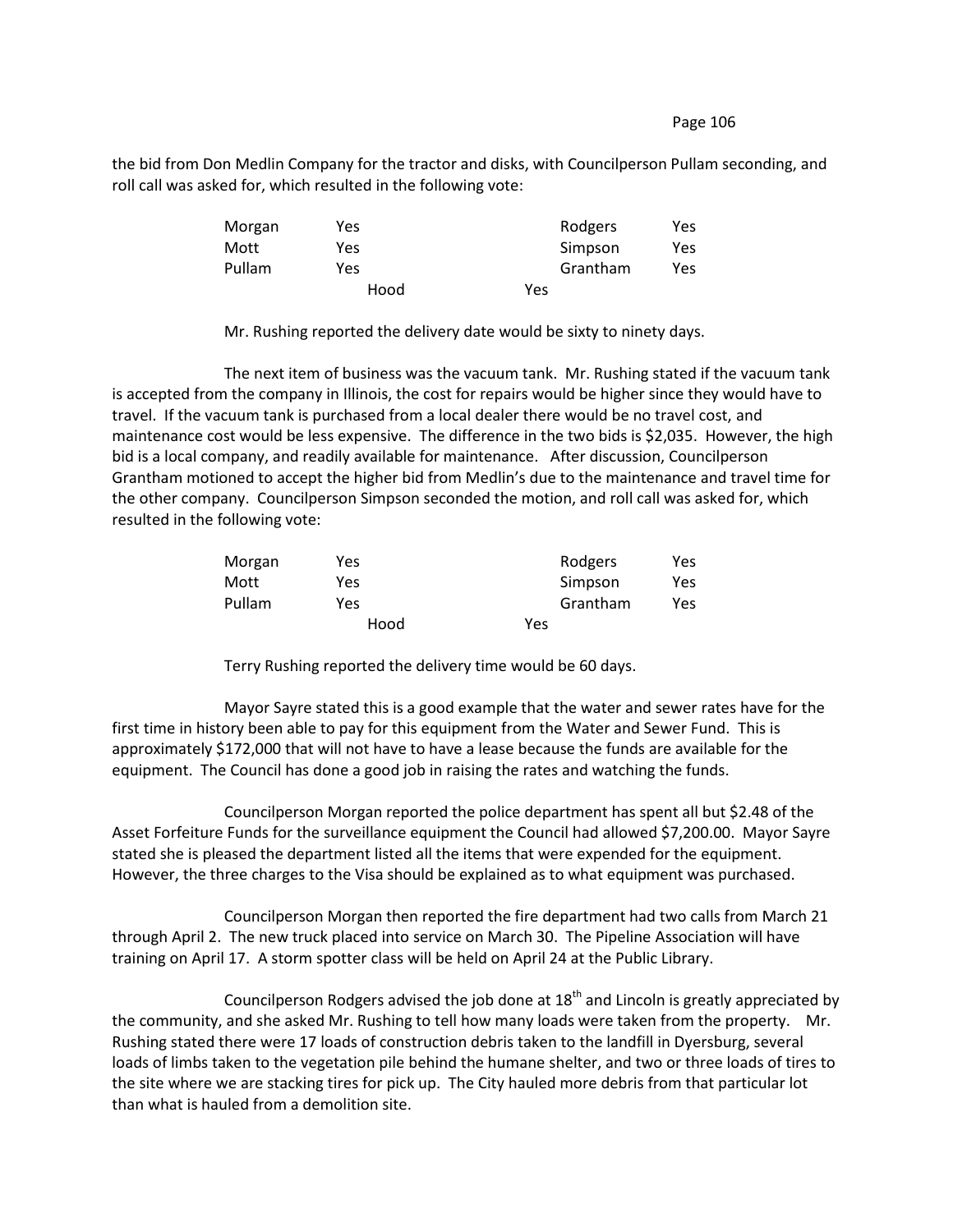Mayor Sayre reported ASA Asphalt will be in town soon to repair some of the streets. They will be doing the repair on Ward Avenue in front of the Courthouse and the manhole area on 20<sup>th</sup> and Chaffin.

Mr. Rushing reported the Spring Clean-up will be held April 16 through the 2oth. Branum's will pick up items on your regular garbage day only. The City crews will pick tires if they are separated from the other debris.

Keith Davis, Parks/Recreation Director, reported he has finished the sign-up for baseball this year with 301 children to establish 23 teams. Both England and French Park will be the sites for Easter Egg hunts this year.

Mr. Rushing stated he has had a set back with the Code Enforcement, a bolt has come out of the rear axle and the bolt will be in Cape to be picked up soon. Mayor Sayre reported the owners of the property at  $4^{\text{th}}$  and Bushey have deeded the property to the City. The 610 West  $6^{\text{th}}$  Street is a two story house the City owns. The structure at 110 E. 14<sup>th</sup> is read for its administrative hearing. Almost all of the paperwork to remove 505 Carleton is ready, which is a rather large structure. The property at 208 E. 7th is very close to the structures on either side of it. All of the structures mentioned are more than the City crews can handle. Mayor Sayre then asked the Council to allow the City to seek cost from a contractor to remove the structures. The City does not have the equipment to do the two story houses. This will allow the City crews to continue with their day to day jobs so they won't get behind. The Council agreed unanimously to seek cost.

Mr. Rushing then advised the Council the Third Street water plant should come online Wednesday. Paul Shaw, the Water/Wastewater Manager should be back to work soon, and the crews will go through the checklist to get it back online. On Wednesday, April 4, at 2:00 p.m. bids will be opened on the Bushey, Playground and Tennis Court parking lot at City Hall.

Councilperson Mott reported he has received a lot of compliments regarding the Public Safety Center.

Councilperson Pullam then asked if there is anything in the Code Book regarding the number of pets a person can have. Counselor Dorroh stated there is nothing currently on the books regarding the number of pets some can own. There could be a problem however that causes a nuisance that can be regulated. Councilperson Mott stated a resident on Beckwith has five large dogs in a small area and it has created a horrible smell. Counselor Dorroh stated the Humane Officer can take pictures of the nuisance and then they can be taken to court.

Mayor Sayre then reported while the water and sewer crews have been cleaning their area at the maintenance shed, they have determined that a 4" pump made in the 1960's that does not work. Paul Shaw has requested of the Council the pump be given to MRWA. MRWA has assisted the City with several problems, and they would repair the pump. After discussion, Councilperson Mott motioned to approve the request, with Councilperson Hood seconding, and motion carried unanimously.